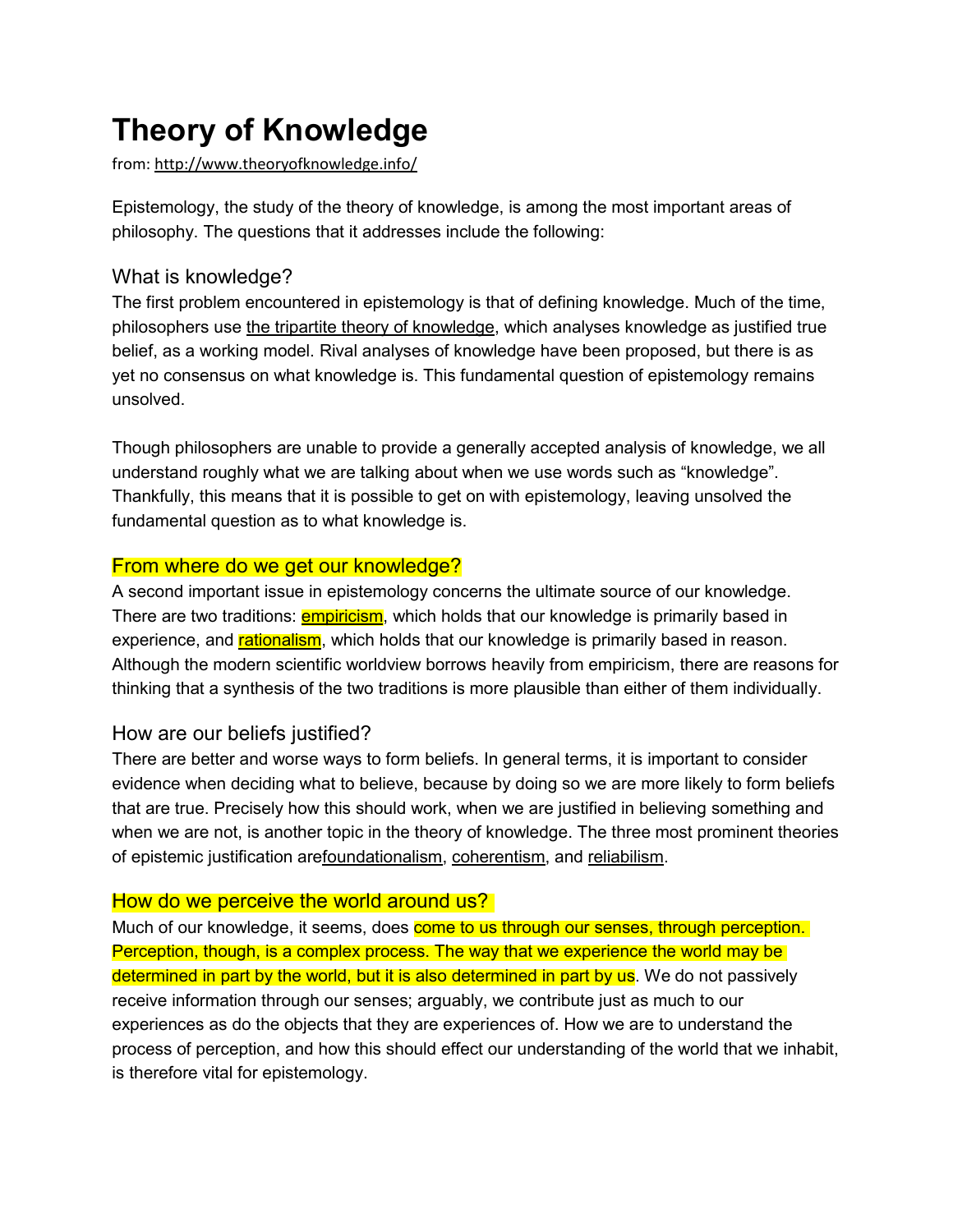### Do we know anything at all?

The area of epistemology that has captured most imaginations is [philosophical scepticism.](http://theoryofknowledge.info/scepticism/) Alongside the questions of what knowledge is and how we come to acquire it is the question whether we do in fact know anything at all. There is a long philosophical tradition that says that we do not, and the [arguments in support of this position,](http://theoryofknowledge.info/scepticism/sceptical-arguments/) though resisted by most, are remarkably difficult to refute. The most persistent problem in the theory of knowledge is not what knowledge is or what it comes from, but whether there is any such thing at all.

# Types of Knowledge

Philosophers typically divide knowledge into three categories: personal, procedural, and propositional. It is the last of these, propositional knowledge, that primarily concerns philosophers. However, understanding the connections between the three types of knowledge can be helpful in clearly understanding what is and what is not being analysed by the various theories of knowledge.

### Personal Knowledge

The first kind of knowledge is [personal knowledge,](http://theoryofknowledge.info/what-is-knowledge/types-of-knowledge/personal-knowledge/) or **knowledge by acquaintance**. This is the kind of knowledge that we are claiming to have when we say things like "I know Mozart's music."

### Procedural Knowledge

The second kind of knowledge is [procedural knowledge,](http://theoryofknowledge.info/what-is-knowledge/types-of-knowledge/procedural-knowledge/) or knowledge how to do something. People who claim to know how to juggle, or how to drive, are not simply claiming that they understand the theory involved in those activities. Rather, they are claiming that actually possess the skills involved, that they are able to do these things.

### Propositional Knowledge

The third kind of knowledge, the kind that philosophers care about most, i[spropositional](http://theoryofknowledge.info/what-is-knowledge/types-of-knowledge/propositional-knowledge/)  [knowledge](http://theoryofknowledge.info/what-is-knowledge/types-of-knowledge/propositional-knowledge/), or **knowledge of facts**. When we say things like "I know that the internal angles of a triangle add up to 180 degress" or "I know that it was you that ate my sandwich", we are claiming to have propositional knowledge.

# Personal Knowledge

The first type of knowledge is personal knowledge, or knowledge by acquaintance. Knowledge in this sense is to do with being familiar with something: in order to know Amy, one must have met her; in order to know fear, one must have experienced it. In each of these cases, the word "know" is being use to refer to knowledge by acquaintance.

Personal knowledge does, arguably, involve possessing at least some [propositional](http://theoryofknowledge.info/what-is-knowledge/types-of-knowledge/propositional-knowledge/)  [knowledge](http://theoryofknowledge.info/what-is-knowledge/types-of-knowledge/propositional-knowledge/). If I have met Amy, but can't remember a single thing about her, then I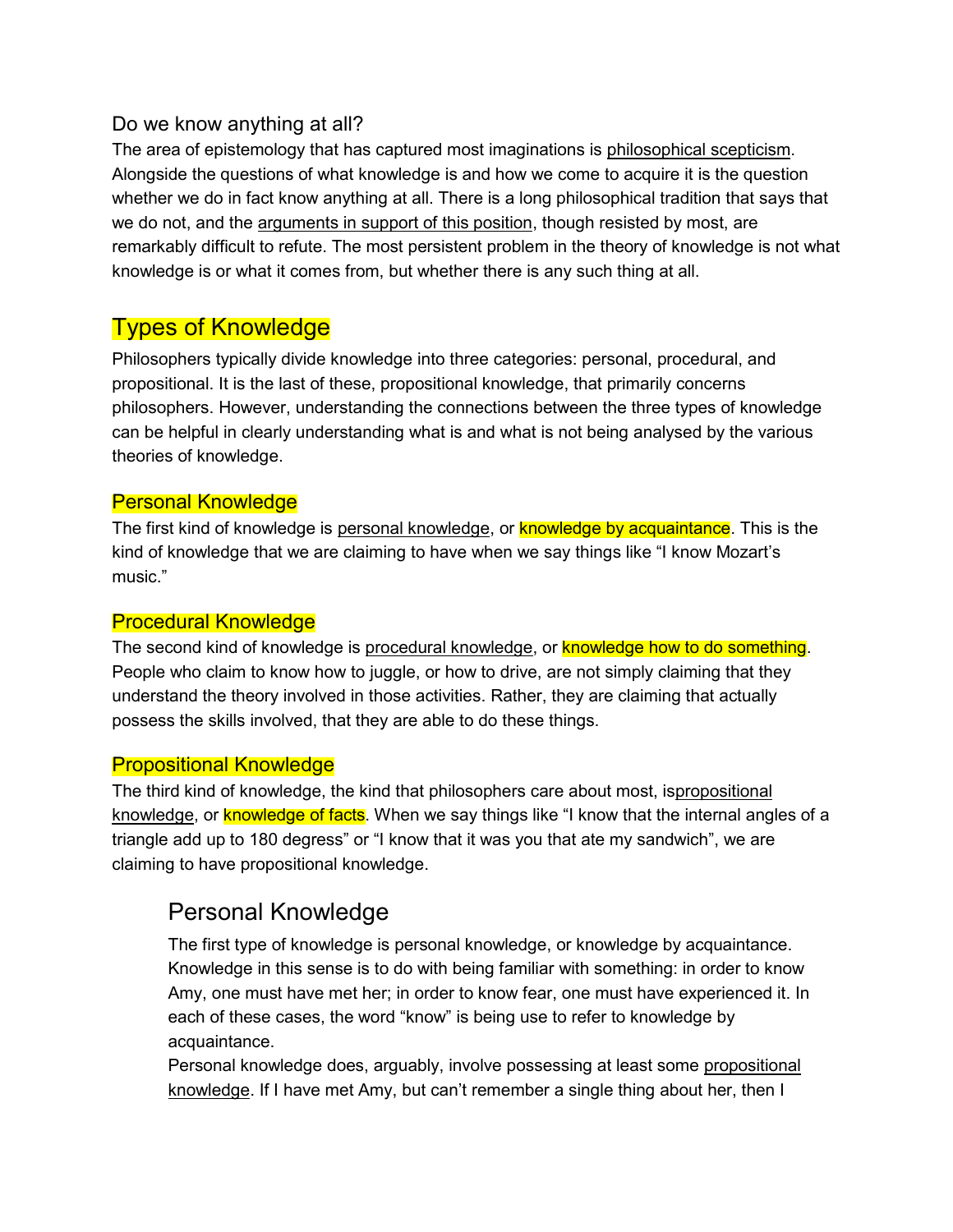probably wouldn't claim to know her. In fact, knowing a person (in the sense required for knowledge by acquaintance) does seem to involve knowing a significant number of propositions about them.

What is important is that personal knowledge involves more than knowledge of propositions. No matter how much you tell me about Amy, no matter how many facts about her I learn, if I haven't met her then I can't be said to know her in the sense required for personal knowledge.

Personal knowledge thus seems to involve coming to know a certain number of propositions *in a particular way*.

# Procedural Knowledge

The second kind of knowledge is procedural knowledge, or knowledge how to do something. The claims to know how to juggle and how to drive are claims to have procedural knowledge.

Procedural knowledge clearly differs from [propositional knowledge.](http://theoryofknowledge.info/what-is-knowledge/types-of-knowledge/propositional-knowledge/) It is possible to know all of the theory behind driving a car (i.e. to have all of the relevant propositional knowledge) without actually knowing how to drive a car (i.e. without having the procedural knowledge).

You may know which pedal is the accelerator and which is the brake. You may know where the handbrake is and what it does. You may know where your blind spots are are when you need to check them. But until you get behind the wheel and learn how to apply all this theory, you do not know how to drive.

Knowing how to drive involves possessing a skill, being able to do something, which is very different to merely knowing a collection of facts.

# Propositional Knowledge

Although there are several different [types of knowledge,](http://theoryofknowledge.info/what-is-knowledge/types-of-knowledge/) the primary concern of epistemology is propositional knowledge. This is knowledge of facts, knowledge that such and such is the case.

The difference between the three types of knowledge is not as sharp as it might at first appear.

[Personal knowledge](http://theoryofknowledge.info/what-is-knowledge/types-of-knowledge/personal-knowledge/) does seem to involve knowledge of at least some propositions. Simply having met someone is not enough to know them (in the personal knowledge sense); you also have to know a few things about them (in the propositional knowledge sense).

[Procedural knowledge](http://theoryofknowledge.info/what-is-knowledge/types-of-knowledge/procedural-knowledge/) also seems to involve some propositional knowledge. If you know how to drive a car (in the procedural knowledge sense) then you presumably know certain facts about driving (e.g. which way the car will go if you turn the steering wheel to the left).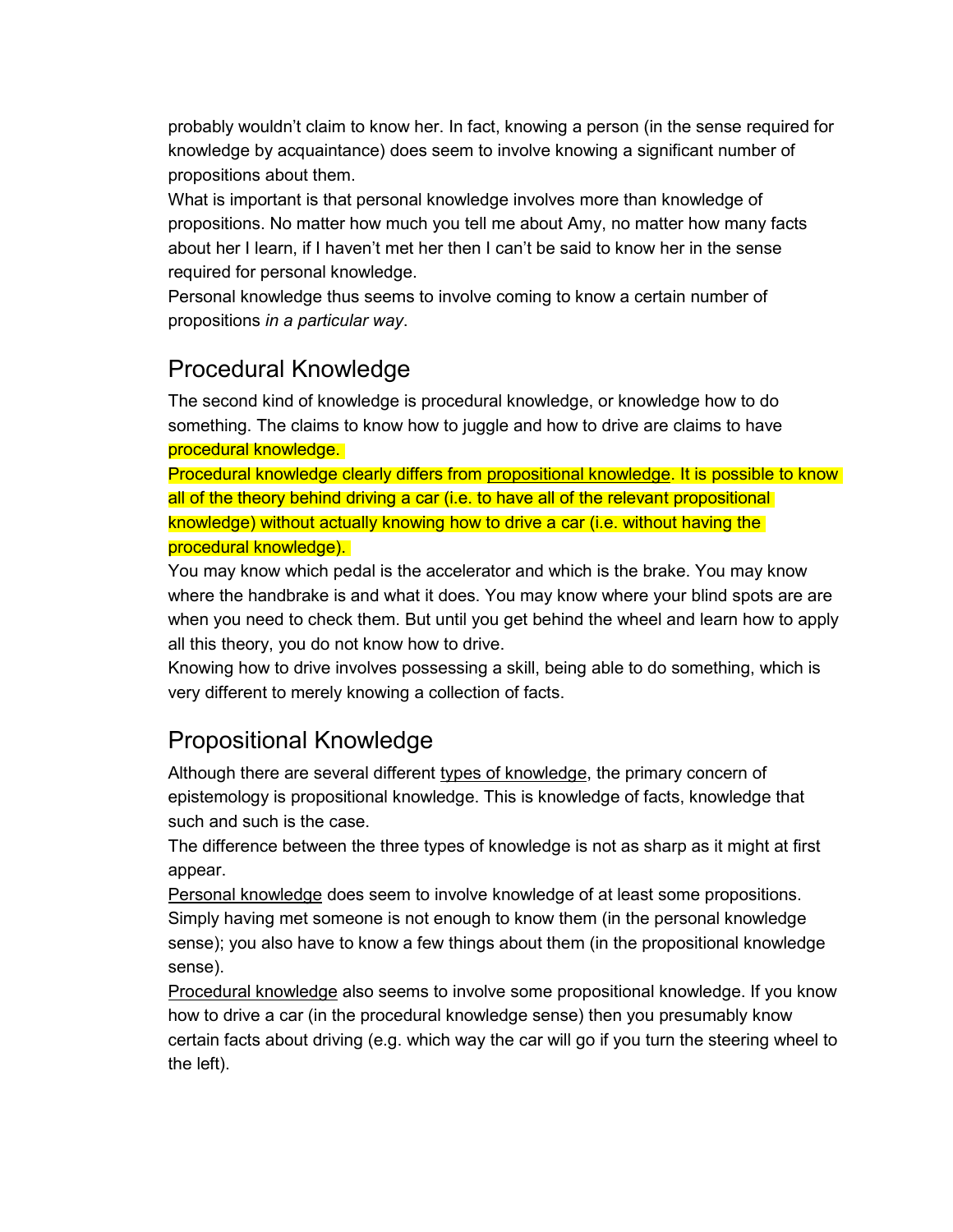What is important is that propositional knowledge is not enough to give you either personal knowledge or procedural knowledge. Personal knowledge involves acquiring propositional knowledge in a certain way, and procedural knowledge may entail propositional knowledge, but the same propositional knowledge certainly does not entail procedural knowledge.

Whatever the connections between the various types of knowledge there may be, however, it is propositional knowledge that is in view in most epistemology.

# The Tripartite Theory of Knowledge

There is a tradition that goes back as far as Plato that holds that three conditions must be satisfied in order for one to possess knowledge. This account, known as the tripartite theory of knowledge, analyses knowledge as justified true belief. The tripartite theory says that if you believe something, with justification, and it is true, then you know it; otherwise, you do not.

### Belief

The first condition for knowledge, according to the tripartite theory, is belief. Unless one believes a thing, one cannot know it. Even if something is true, and one has excellent reasons for believing that it is true, one cannot know it without believing it.

### **Truth**

The second condition for knowledge, according to the tripartite theory, is truth. If one knows a thing then it must be true. No matter how well justified or sincere a belief, if it is not true that it cannot constitute knowledge. If a long-held belief is discovered to be false, then one must concede that what was thought to be known was in fact not known. What is false cannot be known; knowledge must be knowledge of the truth.

### **Justification**

The third condition for knowledge is [justification.](http://theoryofknowledge.info/epistemic-justification/) In order to know a thing, it is not enough to merely correctly believe it to be true; one must also have a good reason for doing so. Lucky guesses cannot constitute knowledge; we can only know what we have good reason to believe. The tripartite theory of knowledge is intuitively very plausible. It is still used as a working model by philosophers most of the time.

# Sources of Knowledge

Each of us possesses a great deal of knowledge. We know about ourselves; we know about the world around us; we know about abstract concepts and ideas. Philosophers have often wondered where this knowledge ultimately comes from.

Of course, we learn a lot of things from books, from the media, and from other people. To process information from these sources, however, we must already know many things: how to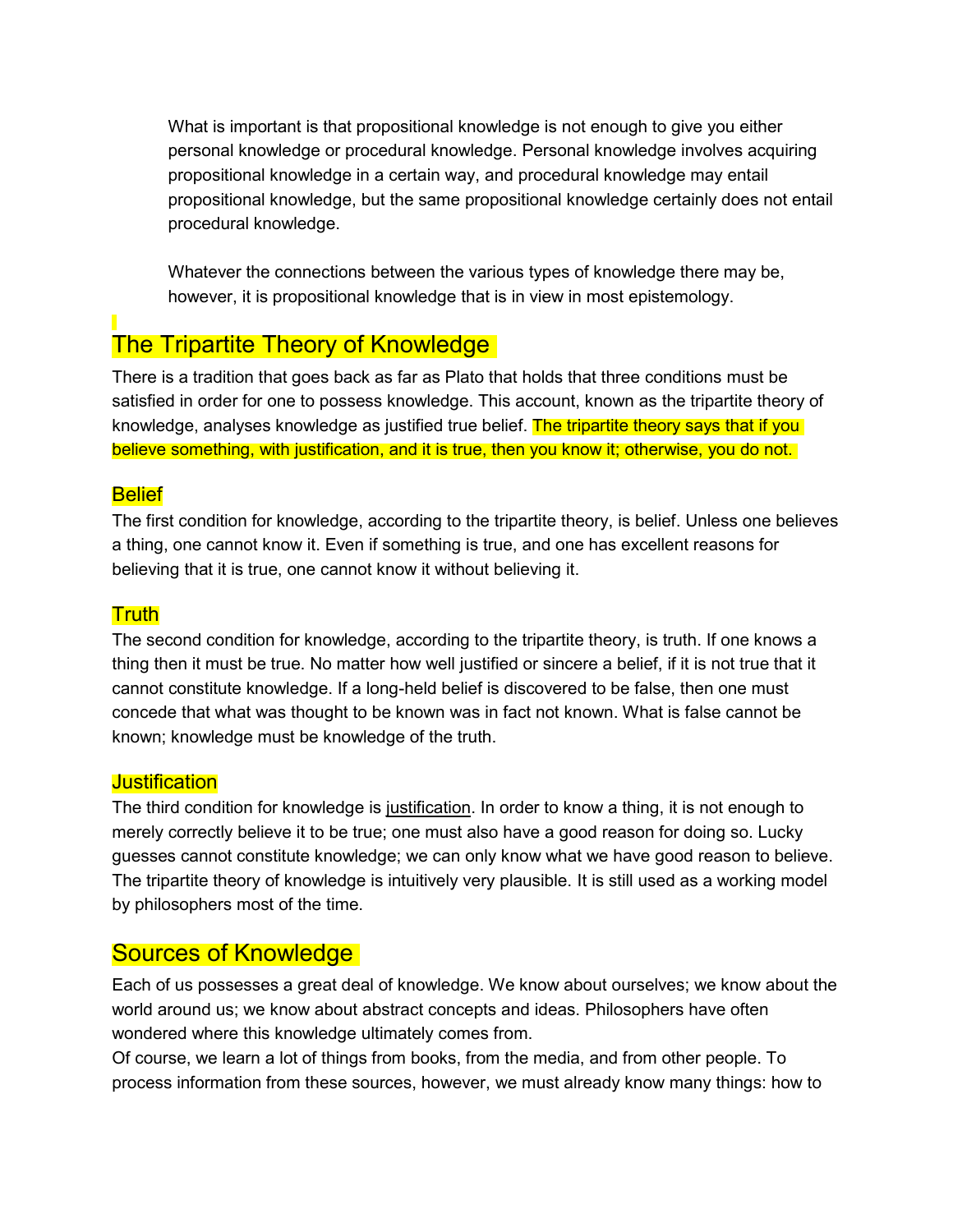read, how to reason, who to trust. To learn these things requires yet more knowledge. What, then, is the most fundamental way of acquiring knowledge? There are two competing traditions concerning the ultimate source of our knowledge[:empiricism](http://theoryofknowledge.info/sources-of-knowledge/empiricism/) and [rationalism.](http://theoryofknowledge.info/sources-of-knowledge/rationalism/)

#### **Empiricism**

Empiricists hold that all of our knowledge is ultimately derived from our senses or our experiences. They therefore deny the existence of innate knowledge, i.e. knowledge that we possess from birth. Empiricism fits well with the scientific world-view that places an emphasis on experimentation and observation. It struggles, however, to account for certain types of knowledge, e.g. knowledge of pure mathematics or ethics.

#### **Rationalism**

Rationalists hold that at least some of our knowledge is derived from reason alone, and that reason plays an important role in the acquisition of all of our knowledge. There is clearly a limit to what we can learn through abstract thought, but the rationalist's claim is that reason play a role in observation, and so that the mind is more fundamental than the senses in the process of knowledge-acquisition.

### **Empiricism**

Empiricism is the theory that experience is of primary importance in giving us knowledge of the world. Whatever we learn, according to empiricists, we learn through perception. Knowledge without experience, with the possible exception of trivial semantic and logical truths, is impossible.

#### Classical Empiricism

Classical empiricism is characterised by a rejection of innate, in-born knowledge or concepts. John Locke, well known as an empiricist, wrote of the mind being a tabula rasa, a "blank slate", when we enter the world. At birth we know nothing; it is only subsequently that the mind is furnished with information by experience.

#### **Radical** Empiricism

In its most radical forms, empiricism holds that all of our knowledge is derived from the senses. This position leads naturally to the verificationist principle that the meaning of statements is inextrically tied to the experiences that would confirm them. According to this principle, it is only if it is possible to empirically test a claim that the claim has meaning. As all of our information comes from our senses, it is impossible for us to talk about that which we have not experienced. Statements that are not tied to our experiences are therefore meaningless.

This principle, which was associated with a now unpopular position called logical positivism, renders religious and ethical claims literally nonsensical. No observations